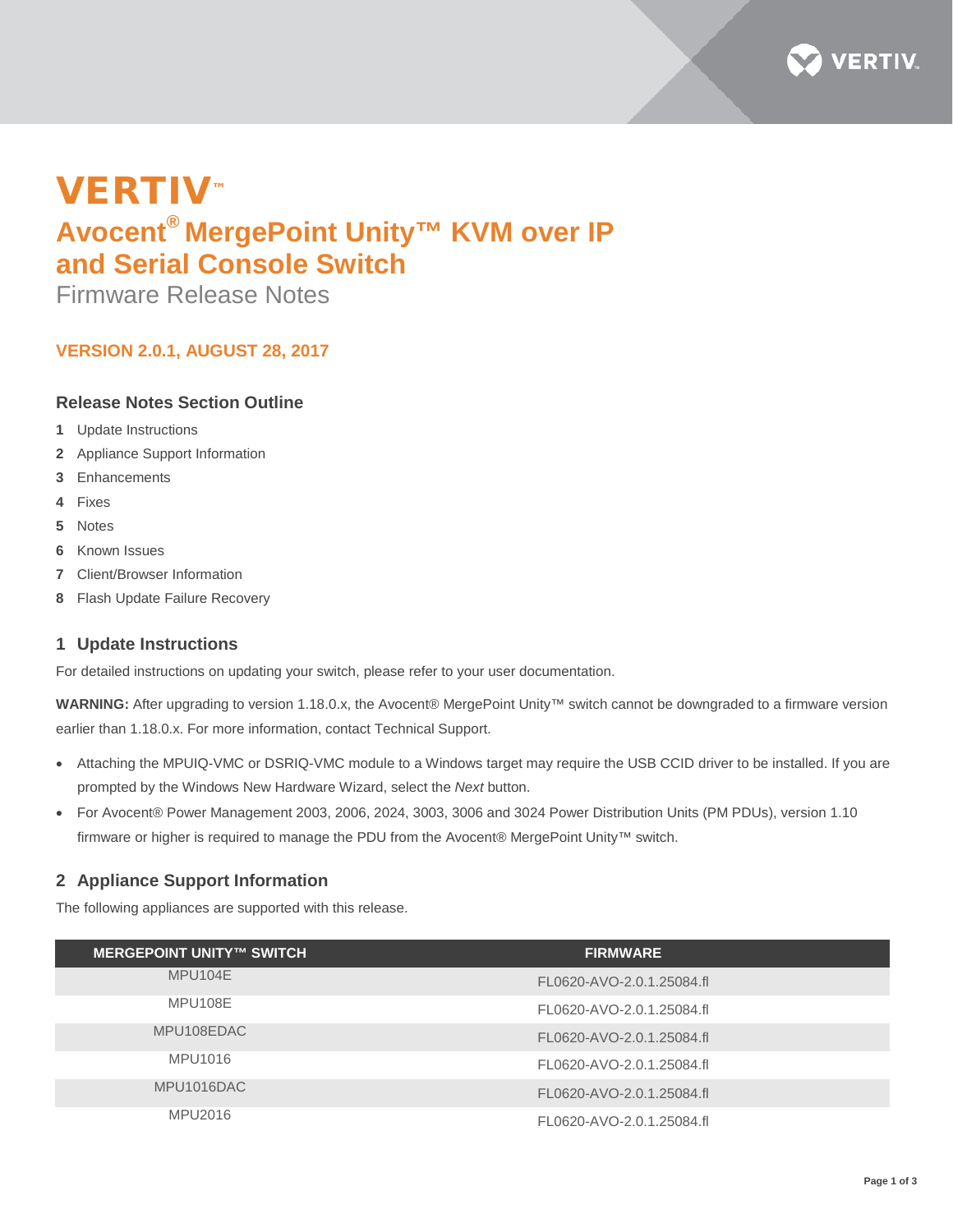

| <b>MERGEPOINT UNITY™ SWITCH</b> | <b>FIRMWARE</b>           |
|---------------------------------|---------------------------|
| MPU2016DAC                      | FL0620-AVO-2.0.1.25084.fl |
| MPU2032                         | FL0620-AVO-2.0.1.25084.fl |
| MPU2032DAC                      | FL0620-AVO-2.0.1.25084.fl |
| MPU4032                         | FL0620-AVO-2.0.1.25084.fl |
| MPU4032DAC                      | FL0620-AVO-2.0.1.25084.fl |
| MPU8032                         | FL0620-AVO-2.0.1.25084.fl |
| MPU8032DAC                      | FL0620-AVO-2.0.1.25084.fl |

**NOTE:** For CentOS targets, use a single or dual mouse cursor with AMS disabled.

#### **3 Enhancements**

- HTML 5 viewer support: On-board Web Interface (OBWI)
	- o TCP Port Number 4206 must be open
	- o Up to three sessions can be launched from any single client with the MPU4032
	- o Chrome is the recommended browser when using the HTML5 viewer
	- o To launch a remote HTML 5 KVM session, click the name of the target in the OBWI and select the *KVM Session HTML 5* button.
- HTML 5 viewer support: Avocent® DSView™ 4.5 software, SP7
	- o TCP Port Number 4206 must be open
- DES and 3DES ciphers removed from user interface (keyboard, mouse, video and virtual media)
- Vertiv™ user interface branding
- Improved product security

### **4 Fixes**

- L3 #487234-674084682 VT100 serial IQ module defaulting to the wrong screen mode/width. The IQ module should default to 80 columns and preserve the screen setting during a reboot.
- L3 #487234-657677531 OBWI Events page has two duplicate Japanese strings.
- Digital KVM session using mouse wheel will cause the target cursor to separate.
- Local port (Japanese language) incorrect user name/password generates garbled error message.

### **5 Notes**

Firmware version 2.0.1 (or higher) is required to support the JAVA 8-based Avocent® DSView™ management software (version 4.5. SP7 or higher) and the Avocent® MergePoint Unity™ switch plug-in (version 2.0.0).

#### **6 Known Issues**

Encryption is not supported for SNMPv3 traps.